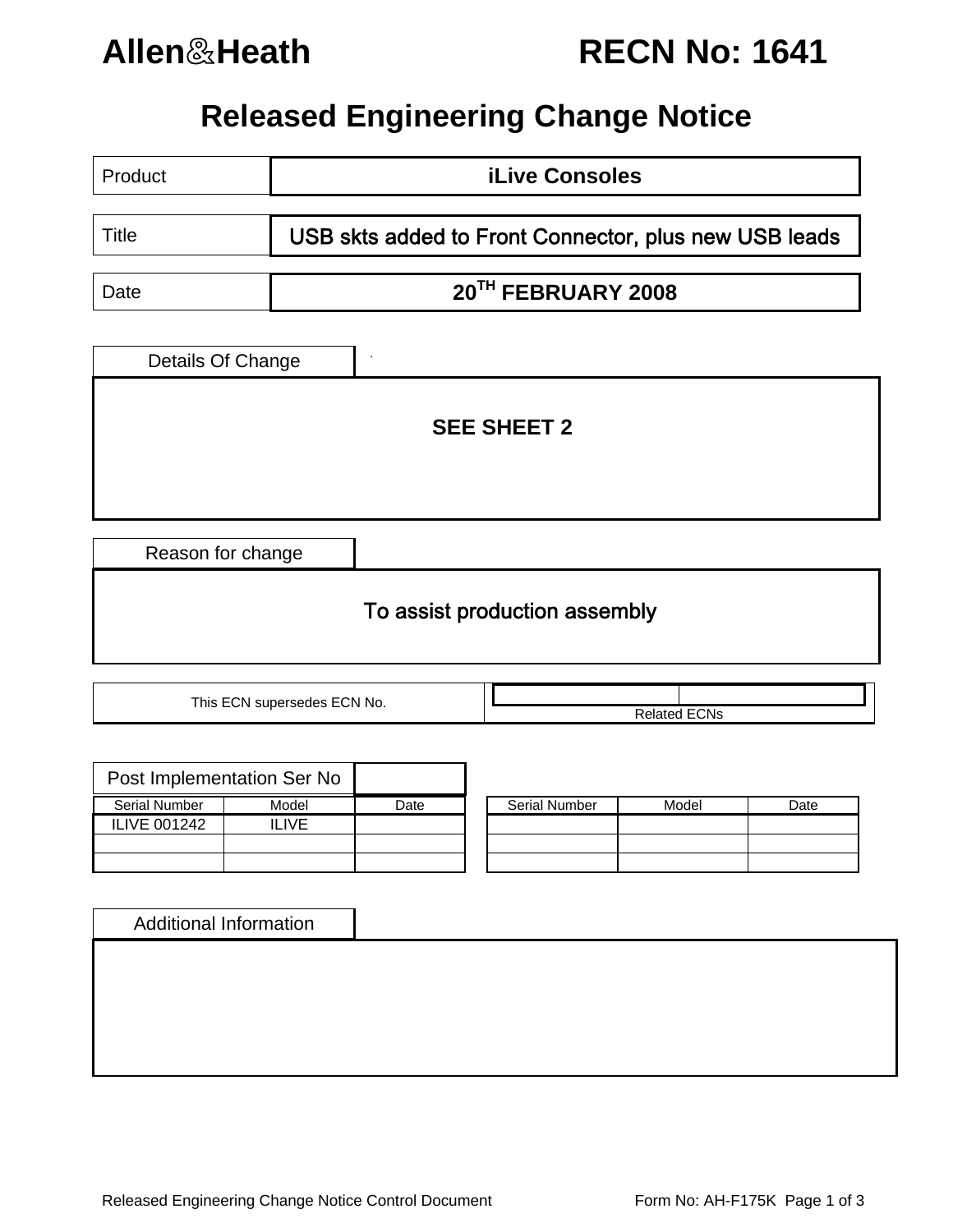# ECN **Details Of Change**

Enter details, photos, Bom instructions where necessary, etc. Expand Box if required. Delete irrelevant information. Embed all documentation wherever possible.

## **003-747 PCB ASSY ILIVE CONN FRONT (AG7051)**

**Fit x2 additional AL6629 USB A Skts.** 

### **003-540 PNL ASSY ILIVE BASE**

 **Replace existing cut and hard wired AH7060 USB Cable into 003-747 Front Connector, with x2 new AH7277 USB Cables. Secure with x3 Cable ties. Ensure radius of folded wires not too tight.** 

**See photos attached.** 

### **003-630 PNL ASSY ILIVE 80 BASE**

 **Replace existing cut and hard wired AH7060 USB Cable into 003-747 Front Connector, with x2 new AH7277 USB Cables. Secure with x3 Cable ties. Ensure radius of folded wires not too tight. See photos attached.** 

#### **003-754 KIT ASSY ILIVE SBC 84700 UPGRADE**

**Replace existing cut and hard wired AH7060 USB Cable into 003-747 Front Connector, with x2 new AH7277 USB Cables. Secure with x3 Cable ties. Ensure radius of folded wires not too tight.** 

**See photos attached.** 



**Secured using cable ties to limit risk of USB connectors falling out.**